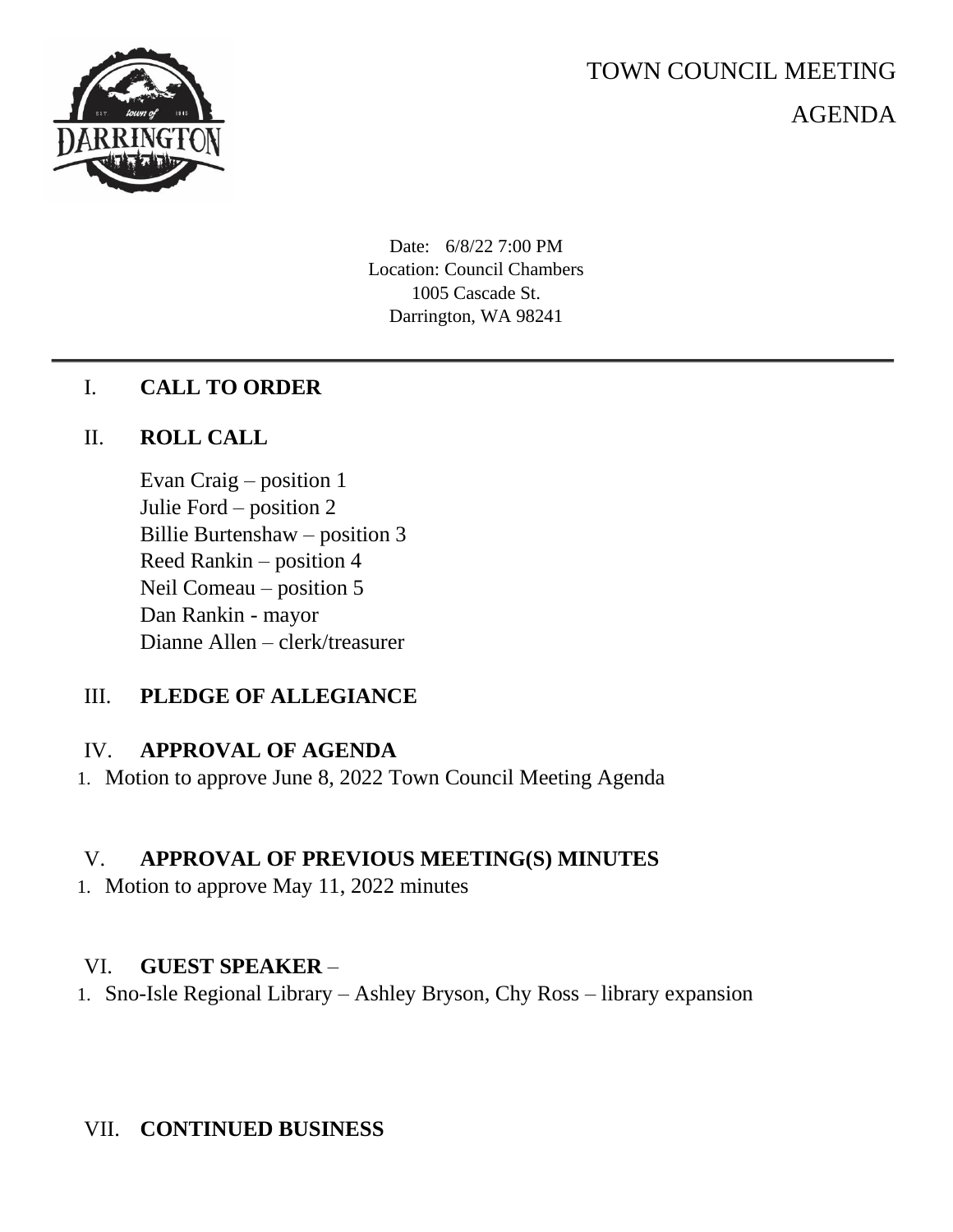## VIII. **NEW BUSINESS**

- 1. Snohomish County Human Services CDBG Grant Contract HCS-20-21-2003-221– Trail Street Waterline
	- i. Motion to approve Snohomish County Human Services CDBG Grant Contract for the Trail Street Waterline and for the Mayor to sign.
- 2. Snohomish County Human Services CDBG Grant Contract HCS-20-21-2001-221 Darrington Street and Elwell Ave Waterline
	- i. Motion to approve Snohomish County Human Services CDBG Grant Contract for the Darrington Street and Elwell Ave Waterline and for the Mayor to sign.
- 3. Snohomish County Human Services CDBG Grant Contract HCS-20-21-2002-221 Mountain Loop Highway Waterline
	- i. Motion to approve Snohomish County Human Services CDBG Grant Contract for the Mountain Loop Highway Waterline and for the Mayor to sign.
- 4. Professional Service Agreement with ASM Affiliates Cultural Resources Survey for the DWIC project.
	- i. Motion to approve the Professional Service Agreement with ASM Affiliates for a Cultural Resources Survey for the DWIC project, and for the Mayor to sign.
- 5. Town of Darrington Recognition Policy
	- i. Motion to approve the Town of Darrington's Recognition Policy, and for the Mayor to sign.
- 6. Fence around Food Bank location –